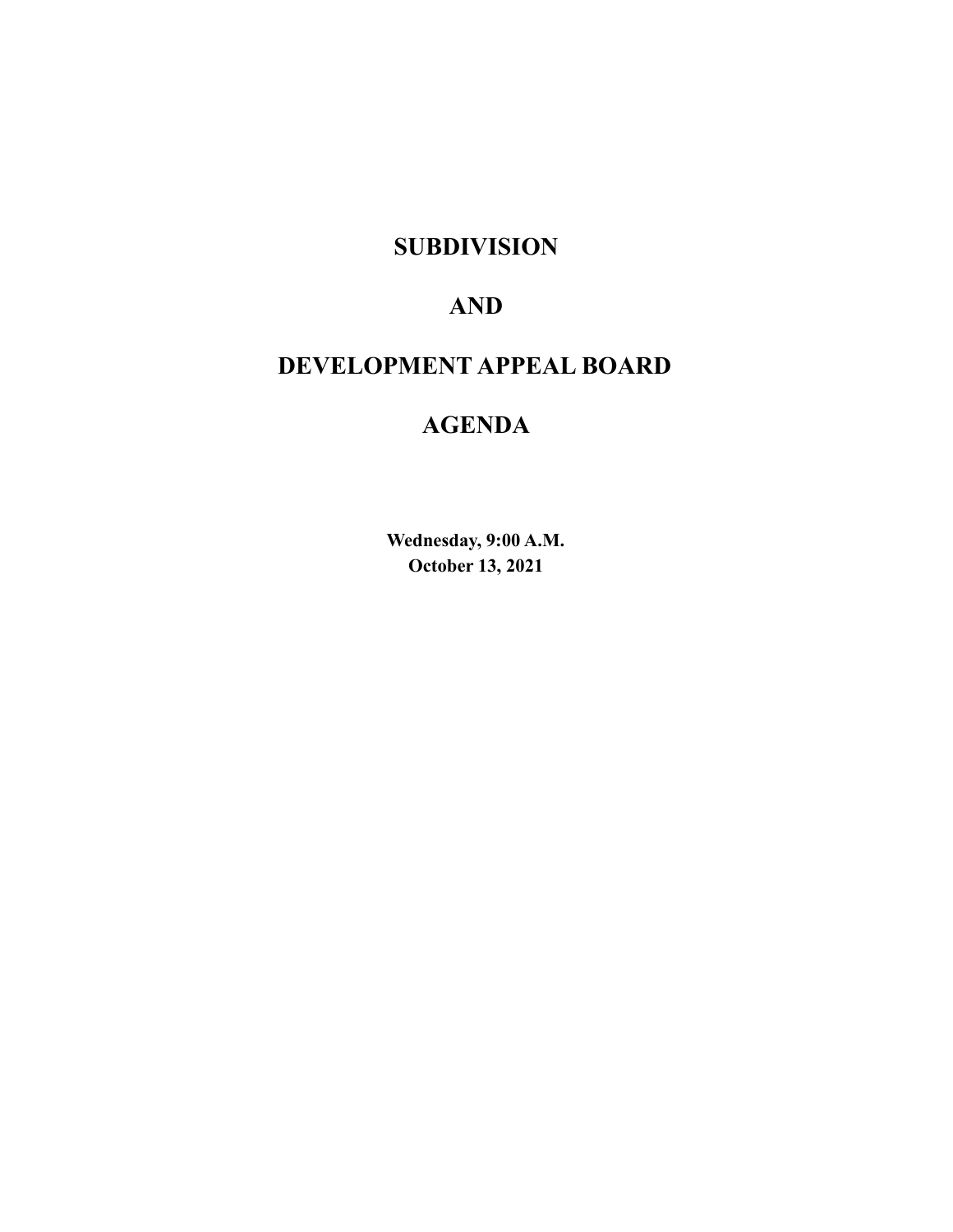$\mathbf{r}$ 

|   | <b>TO BE RAISED</b> |                 |                                                                                                                                                                                                                            |  |  |  |  |
|---|---------------------|-----------------|----------------------------------------------------------------------------------------------------------------------------------------------------------------------------------------------------------------------------|--|--|--|--|
| L | 9:00 A.M.           | $SDAB-D-21-161$ |                                                                                                                                                                                                                            |  |  |  |  |
|   |                     |                 | Construct 2 Multi-unit Housing buildings (one has<br>81 Dwellings, the other has 83 Dwellings - total of<br>164 Dwellings), with a common underground<br>parkade and an Accessory waste / recycling<br>collection building |  |  |  |  |
|   |                     |                 | 14005 - 28 Avenue SW                                                                                                                                                                                                       |  |  |  |  |

### **SUBDIVISION AND DEVELOPMENT APPEAL BOARD**

Project No.: 392659497-002 **NOTE:** *Unless otherwise stated, all references to "Section numbers" in this Agenda refer to the authority under the Edmonton Zoning Bylaw 12800.*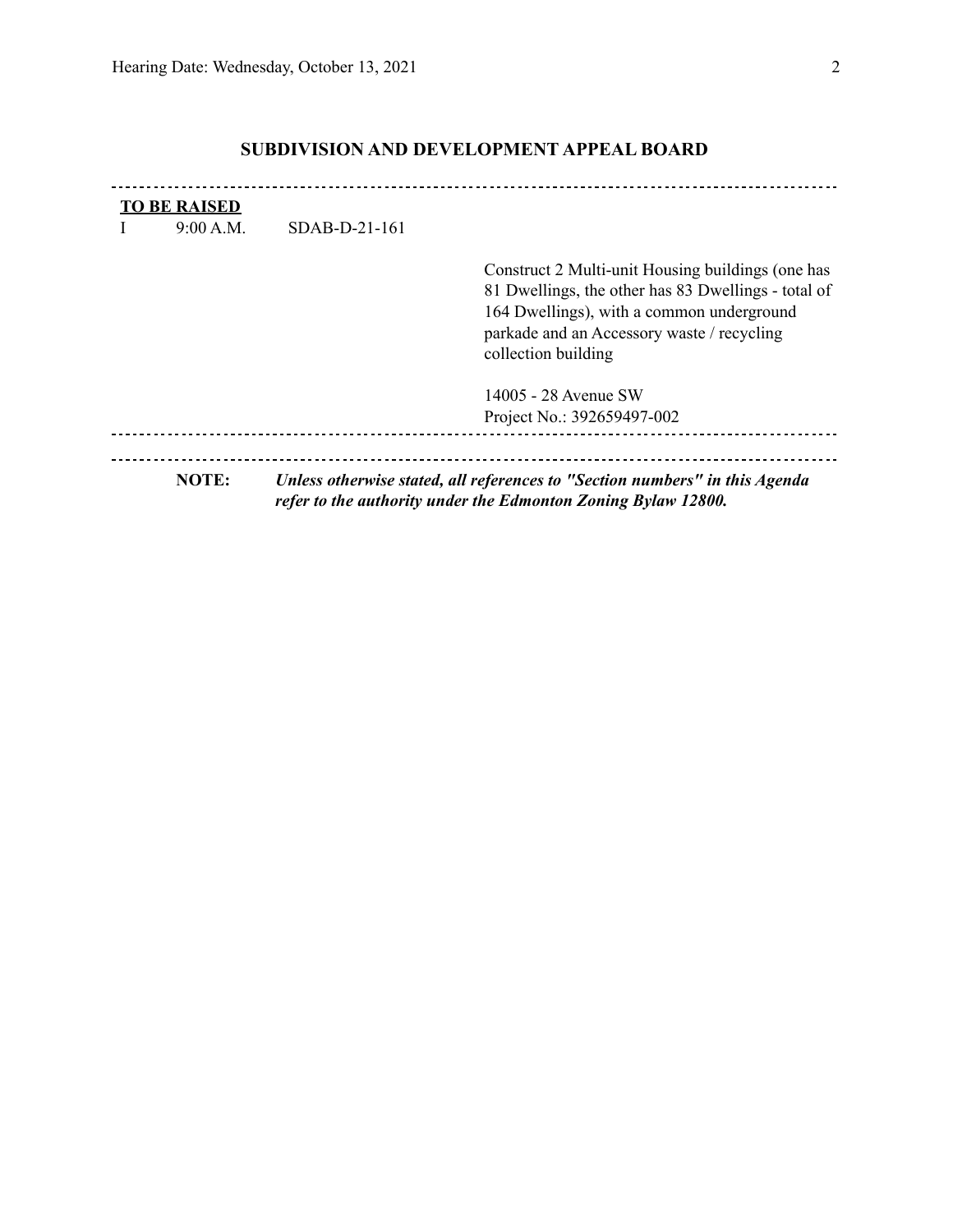### **TO BE RAISED**

| <b>APPELLANT:</b>                                    |                                                                                                                                                                                                                           |  |  |
|------------------------------------------------------|---------------------------------------------------------------------------------------------------------------------------------------------------------------------------------------------------------------------------|--|--|
| <b>APPLICATION NO.:</b>                              | 392659497-002                                                                                                                                                                                                             |  |  |
| <b>APPLICATION TO:</b>                               | Construct two Multi-unit Housing buildings (one has 81<br>Dwellings, the other has 83 Dwellings - total of 164<br>Dwellings), with a common underground parkade and an<br>Accessory waste / recycling collection building |  |  |
| <b>DECISION OF THE</b><br>DEVELOPMENT AUTHORITY:     | Approved with Conditions                                                                                                                                                                                                  |  |  |
| <b>DECISION DATE:</b>                                | August 9, 2021                                                                                                                                                                                                            |  |  |
| <b>DATE OF APPEAL:</b>                               | September 3, 2021                                                                                                                                                                                                         |  |  |
| <b>NOTIFICATION PERIOD:</b>                          | August 17, 2021 through September 7, 2021                                                                                                                                                                                 |  |  |
| <b>RESPONDENT:</b>                                   | Casola Koppe Architects                                                                                                                                                                                                   |  |  |
| <b>MUNICIPAL DESCRIPTION</b><br>OF SUBJECT PROPERTY: | 14005 - 28 Avenue SW                                                                                                                                                                                                      |  |  |
| <b>LEGAL DESCRIPTION:</b>                            | Plan 2120980 Blk 1 Lot 103                                                                                                                                                                                                |  |  |
| ZONE:                                                | (RA8) Medium Rise Apartment Zone                                                                                                                                                                                          |  |  |
| <b>OVERLAY:</b>                                      | N/A                                                                                                                                                                                                                       |  |  |
| <b>STATUTORY PLAN:</b>                               | Chappelle Neighbourhood Area Structure Plan                                                                                                                                                                               |  |  |
|                                                      |                                                                                                                                                                                                                           |  |  |

AN APPEAL FROM THE DECISION OF THE DEVELOPMENT OFFICER

### *Grounds for Appeal*

The Appellant provided the following reasons for appealing the decision of the Development Authority: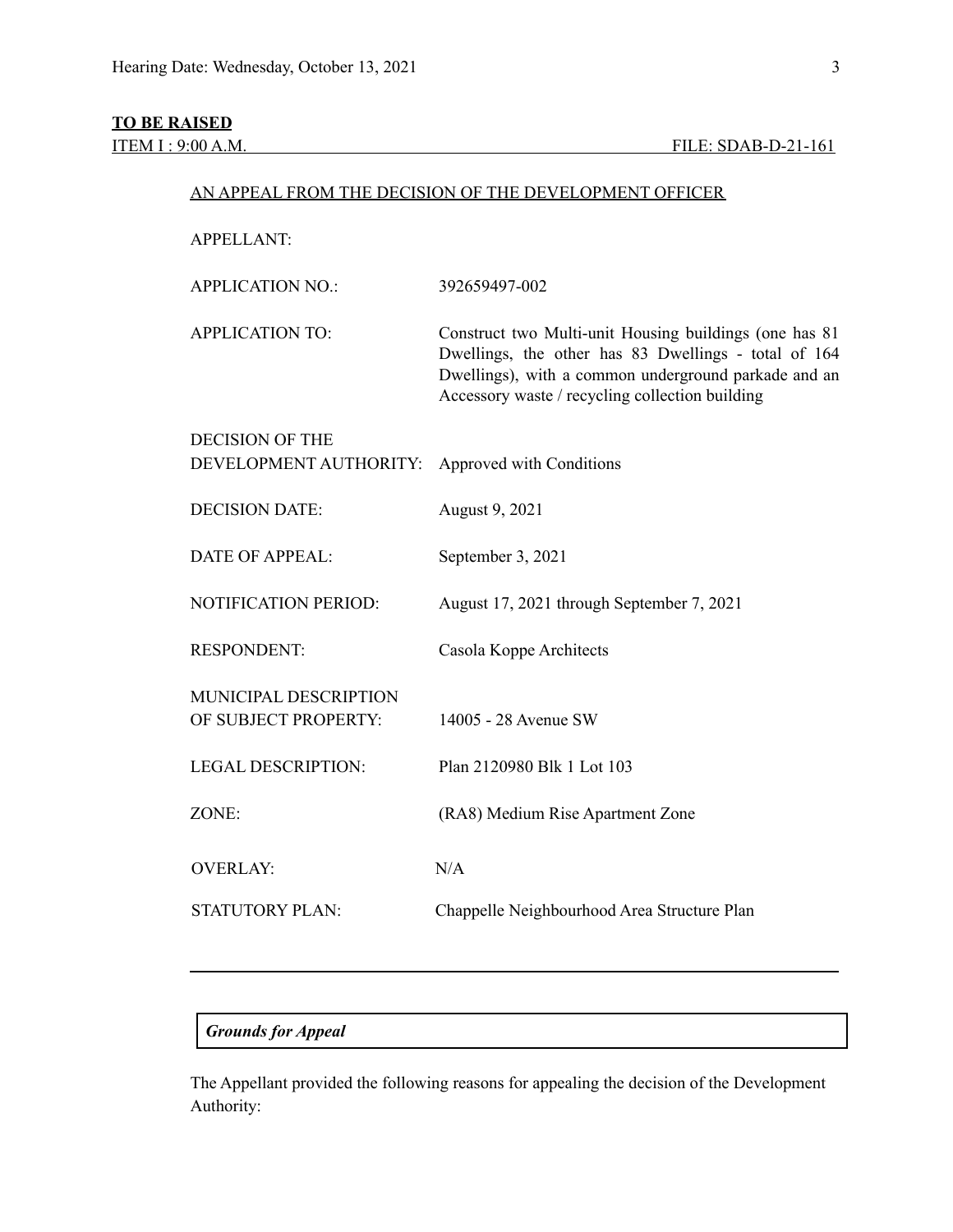- The Appellants' grounds of appeal are as follows:
- The Appellants own property located immediately south of the Proposed Development, and are affected by the Development Permit within the meaning of ss. 685(2) of the *Municipal Government Act*.
- The Proposed Development does not comply with the requirements of the Zoning Bylaw.
- The Proposed Development will unduly interfere with the amenities of the neighbourhood and materially interfere with and affect the use, enjoyment and value or neighbouring parcels of lands. The test for a variance set out in s. 687(3)(d) of the *Municipal Government Act* has not been met.
- The variance of ss. 220.4.8 of the Zoning Bylaw as it relates to the location of the parking spaces (between the east building and 28 Avenue SW instead of to the rear or sides of the building) is not supported by the *Municipal Government Act* or Zoning Bylaw.
- The variance of ss. 220.4.13 and 220.7.1 of the Zoning Bylaw with respect to building entrance orientation (the main building entrance to the east building is orientated toward the onsite parking area instead of 28 Avenue SW) is not supported by the *Municipal Government Act* or Zoning Bylaw.
- The perceived massing and visual impact of the Proposed Development is inconsistent with the surrounding area.
- The Proposed Development will be dangerous to pedestrians as a result of vehicular access to, from and within the Proposed Development, site design and configuration, and increased traffic within the area as a result of the Proposed Development.
- Such further and other reasons as may be argued at the appeal.

#### *General Matters*

#### **Appeal Information:**

**The Subdivision and Development Appeal Board made and passed the following motion on September 21, 2021:**

#### **"That the appeal hearing be rescheduled to October 13, 2021 [...]"**

The *Municipal Government Act*, RSA 2000, c M-26 states the following: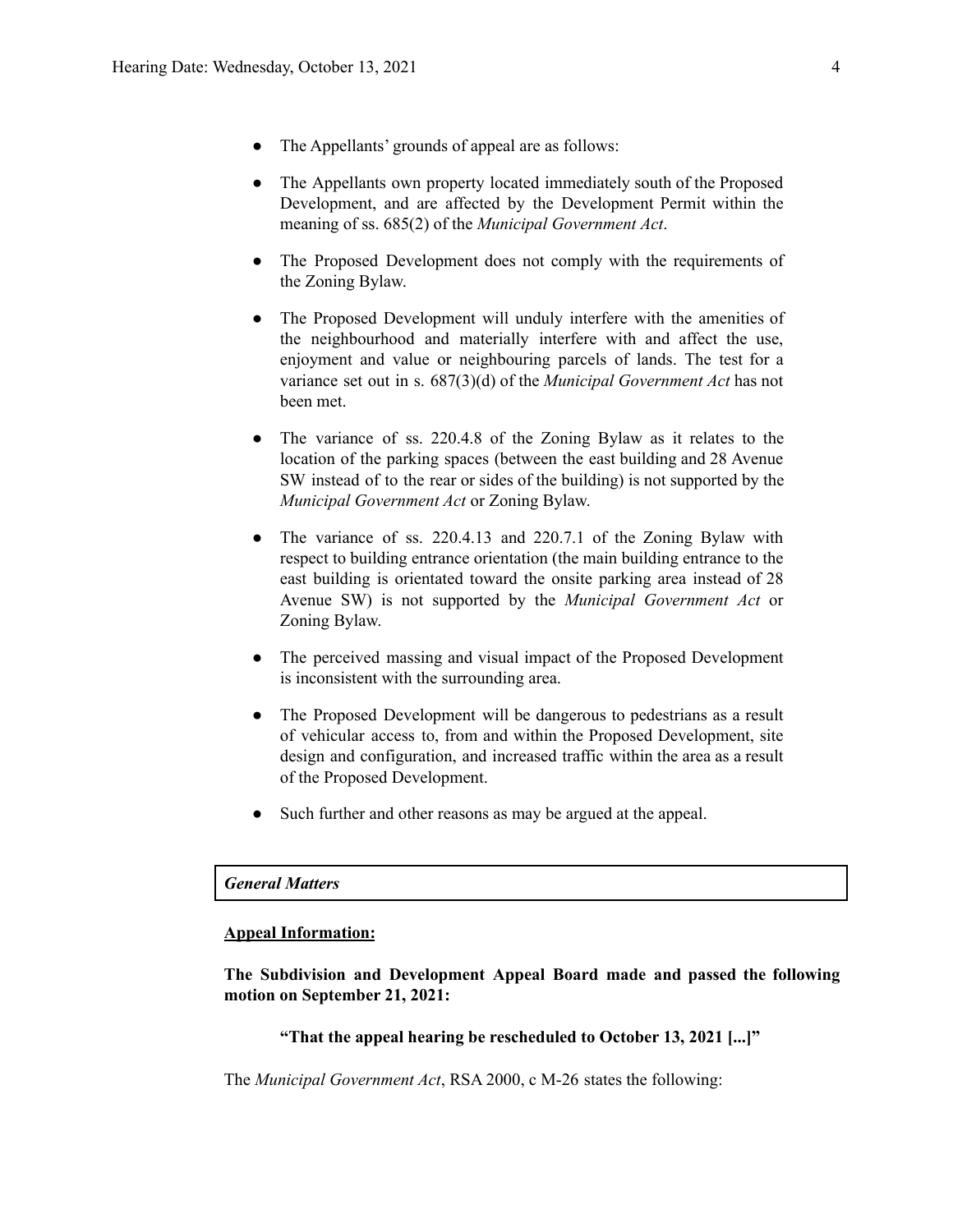#### **Grounds for Appeal**

**685(1)** If a development authority

- (a) fails or refuses to issue a development permit to a person,
- (b) issues a development permit subject to conditions, or
- (c) issues an order under section 645,

the person applying for the permit or affected by the order under section 645 may appeal to the subdivision and development appeal board.

...

**(2)** In addition to an applicant under subsection (1), any person affected by an order, decision or development permit made or issued by a development authority may appeal the decision in accordance with subsection  $(2.1)$ .

#### **Appeals**

**686(1)** A development appeal to a subdivision and development appeal board is commenced by filing a notice of the appeal, containing reasons, with the board,

- (a) in the case of an appeal made by a person referred to in section 685(1)
	- (i) with respect to an application for a development permit,
		- (A) within 21 days after the date on which the written decision is given under section 642, or
		- (B) if no decision is made with respect to the application within the 40-day period, or within any extension of that period under section 684, within 21 days after the date the period or extension expires,

or

- (ii) with respect to an order under section 645, within 21 days after the date on which the order is made, or
- (b) in the case of an appeal made by a person referred to in section 685(2), within 21 days after the date on which the notice of the issuance of the permit was given in accordance with the land use bylaw.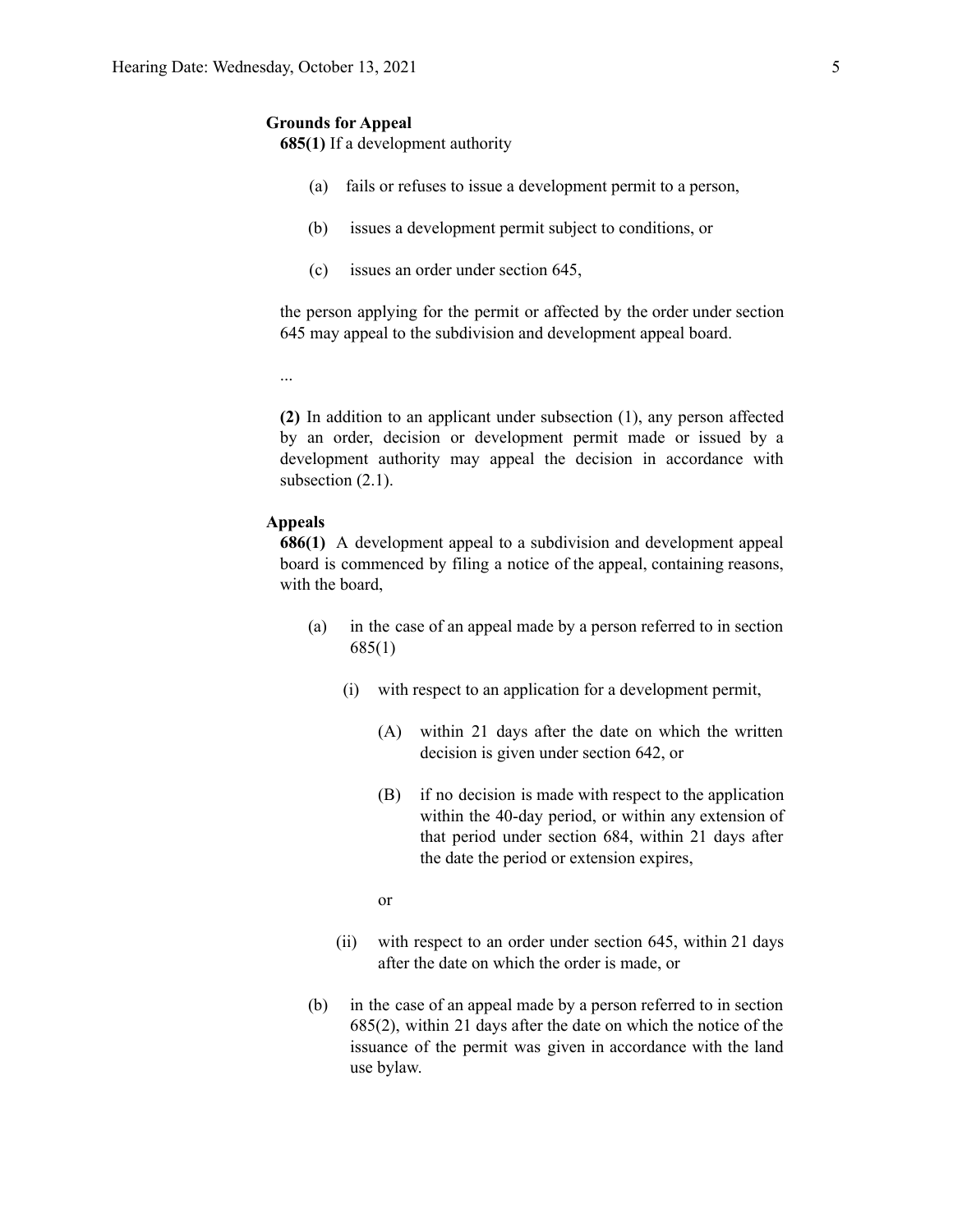#### **Hearing and Decision**

**687(3)** In determining an appeal, the board hearing the appeal referred to in subsection (1)

…

- (a.1) must comply with the land use policies;
- (a.2) subject to section 638, must comply with any applicable statutory plans;
- (a.3) subject to clause (a.4) and (d), must comply with any land use bylaw in effect;
- (a.4) must comply with the applicable requirements of the regulations under the *Gaming, Liquor and Cannabis Act* respecting the location of premises described in a cannabis licence and distances between those premises and other premises;
	- …
	- (c) may confirm, revoke or vary the order, decision or development permit or any condition attached to any of them or make or substitute an order, decision or permit of its own;
	- (d) may make an order or decision or issue or confirm the issue of a development permit even though the proposed development does not comply with the land use bylaw if, in its opinion,
		- (i) the proposed development would not
			- (A) unduly interfere with the amenities of the neighbourhood, or
			- (B) materially interfere with or affect the use, enjoyment or value of neighbouring parcels of land,
		- and
		- (ii) the proposed development conforms with the use prescribed for that land or building in the land use bylaw.

#### **General Provisions from the** *Edmonton Zoning Bylaw:*

Under section 220.2(8), **Multi-unit Housing** is a **Permitted Use** in the **(RA8) Medium Rise Apartment Zone.**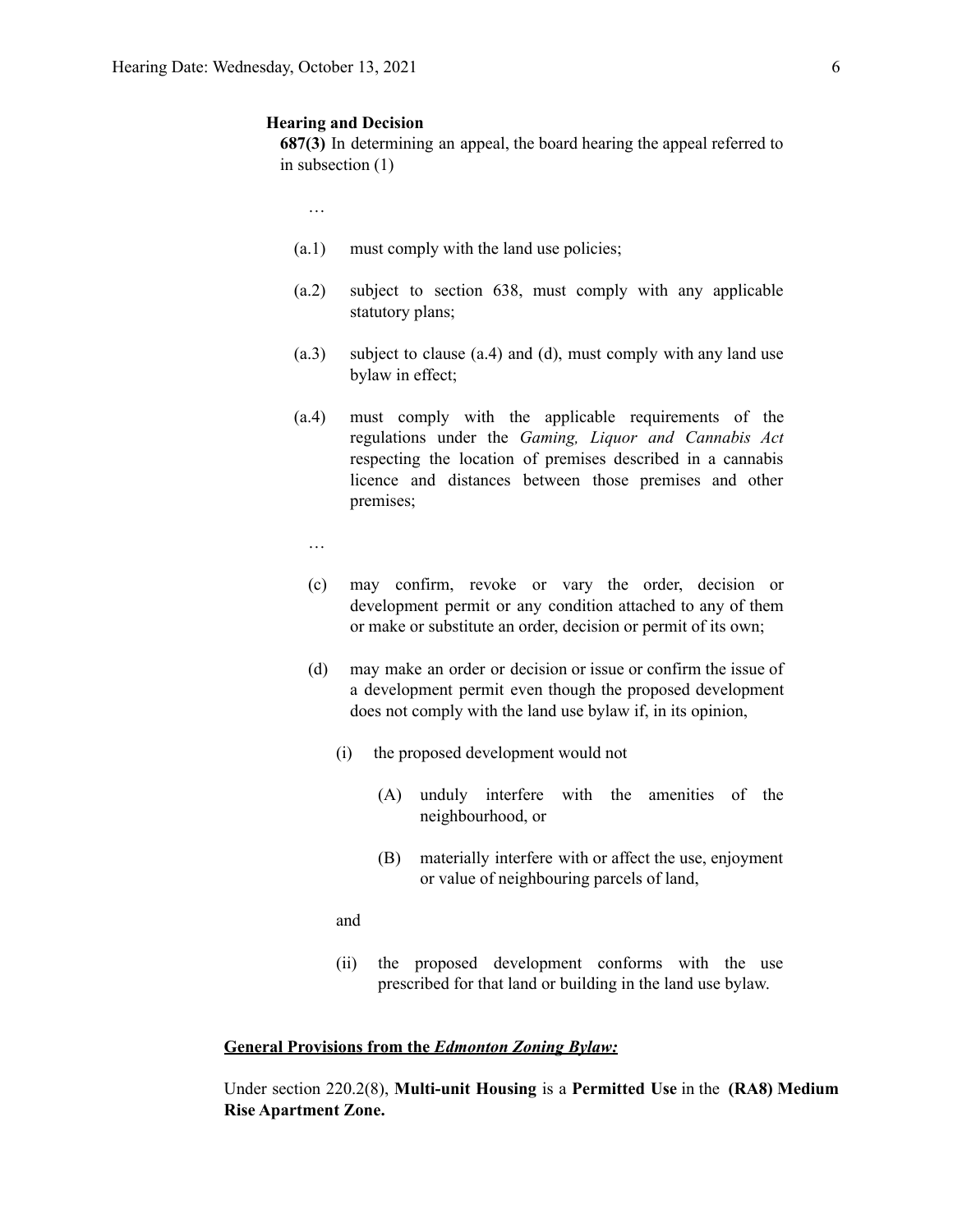#### Under section 7.2(4), **Multi-unit Housing** means:

development that consists of:

a. three or more principal Dwellings arranged in any configuration and in any number of buildings;

or

b. any number of Dwellings developed in conjunction with a Commercial Use where allowed in the Zone.

Section 220.1 states that the **General Purpose** of the **(RA8) Medium Rise Apartment Zone** is "to provide for medium rise Multi-unit Housing."

#### *Surface Parking*

Section 220.4(8) states "Surface parking is not permitted to be located between any building and a public roadway, other than a Lane."

#### **Development Officer's Determination**

**1) Location of parking spaces - 4 onsite vehicular parking spaces are located between east building and 28 Avenue SW instead of being located to the rear or sides of the building (Section 220.4.8).**

[unedited]

### *Building Entrance Orientation*

Section 220.4(13) states "Principal buildings adjacent to a public roadway, other than a Lane, shall have an entrance feature facing that public roadway."

Section 220.7(1) states "Buildings shall address all street frontages, and may be configured in shapes such as an "L" or "U" in order to reduce the perceived massing of any particular elevation."

#### **Development Officer's Determination**

**2) Building entrance orientation - the main building entrance to the east building is oriented toward the onsite parking area instead of being oriented toward 28 Avenue SW. (Sections 220.4.13 and 220.7.1).**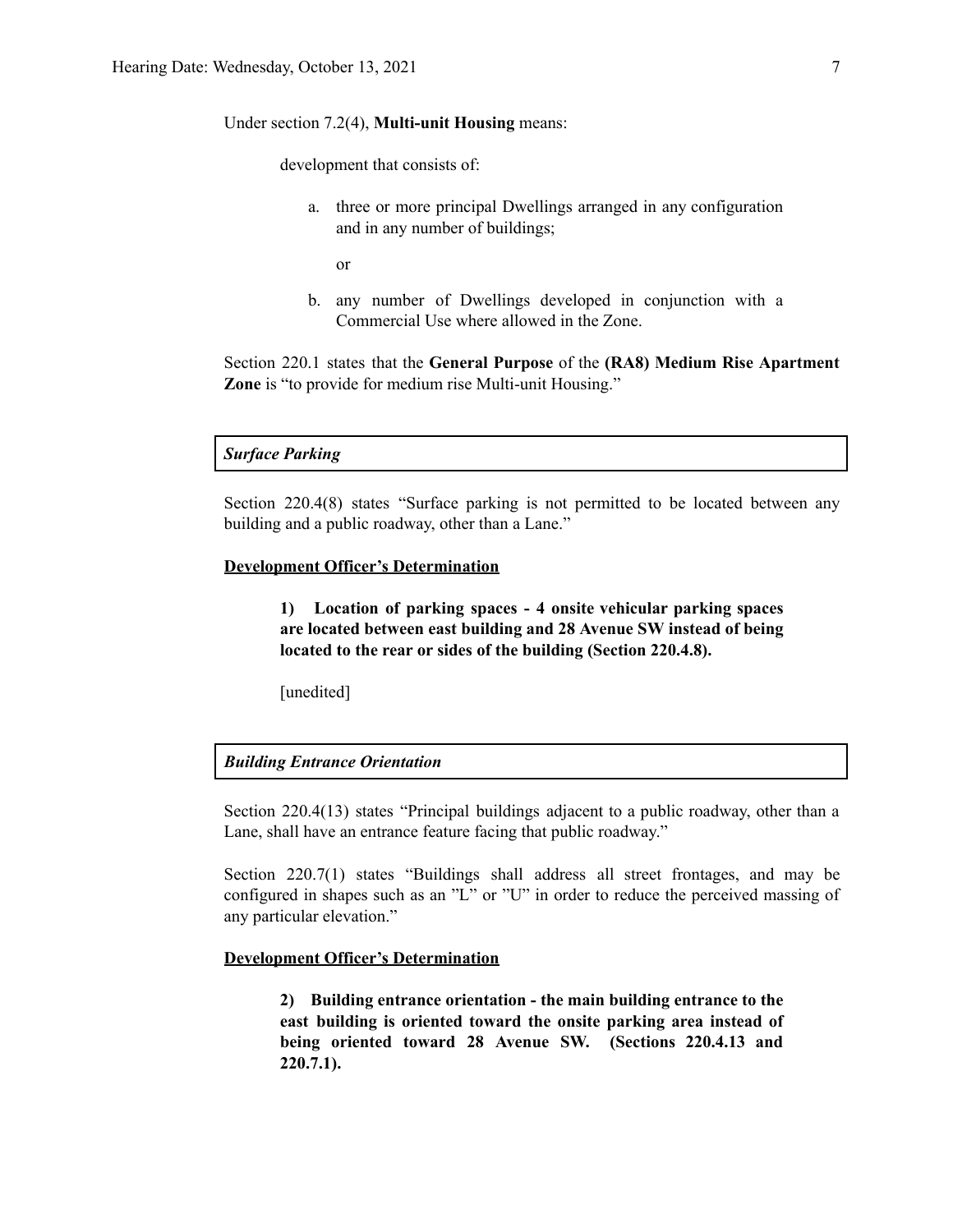[unedited]

Notice to Applicant/Appellant

**\_\_\_\_\_\_\_\_\_\_\_\_\_\_\_\_\_\_\_\_\_\_\_\_\_\_\_\_\_\_\_\_\_\_\_\_\_\_\_\_\_\_\_\_\_\_\_\_\_\_\_\_\_\_\_\_\_\_\_\_\_\_\_\_\_\_\_\_\_\_\_\_\_\_\_**

Provincial legislation requires that the Subdivision and Development Appeal Board issue its official decision in writing within fifteen days of the conclusion of the hearing.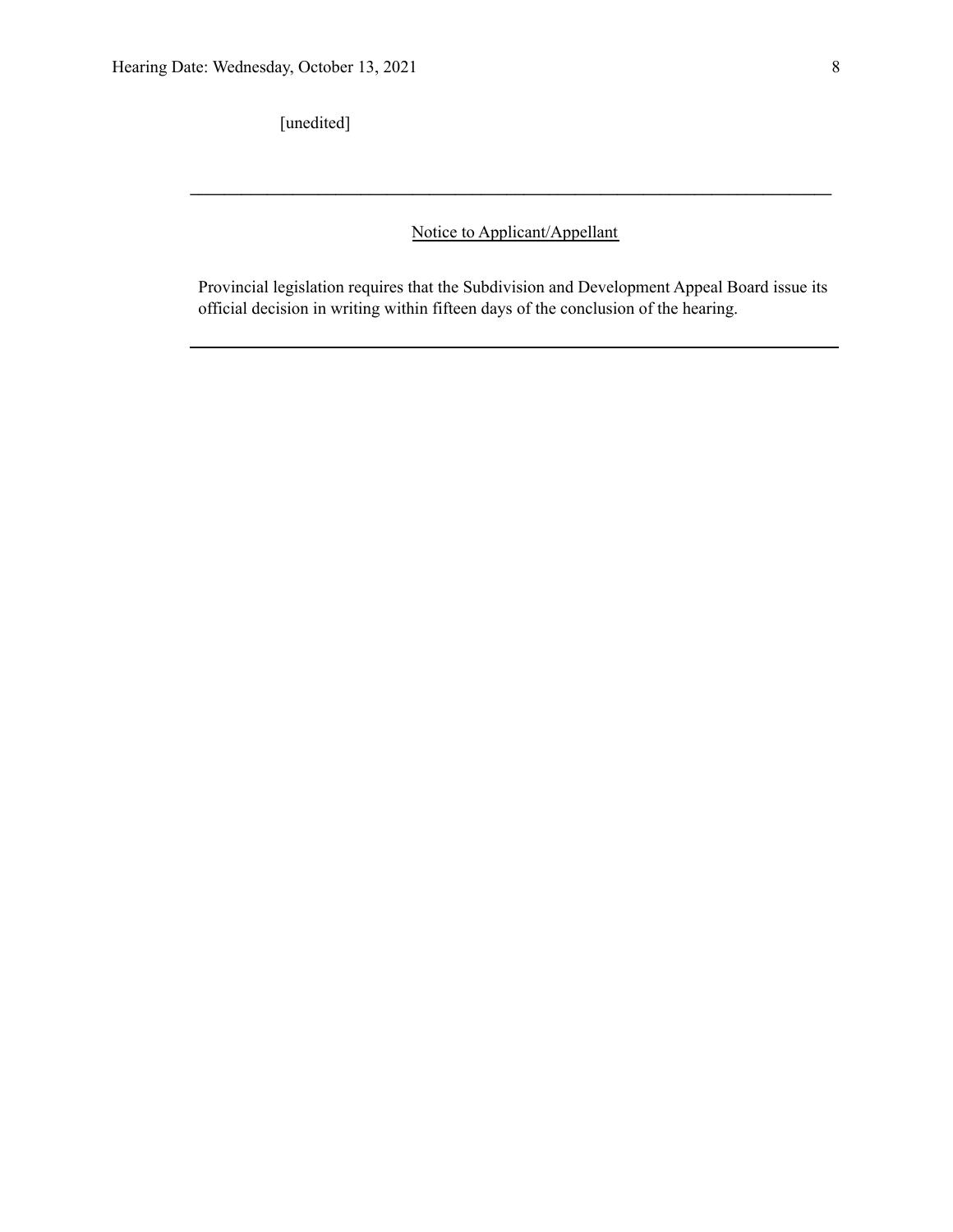Reference Section 17(1).

| <b>Edmonton</b>                                                                                              | Project Number: 392659497-002<br><b>Application Date:</b><br>APR 19, 2021<br>Printed:<br>August 9, 2021 at 1:26 PM<br>1 <sub>of</sub> 6<br>Page: |
|--------------------------------------------------------------------------------------------------------------|--------------------------------------------------------------------------------------------------------------------------------------------------|
|                                                                                                              | <b>Major Development Permit</b>                                                                                                                  |
| the limitations and conditions of this permit, of the Edmonton Zoning Bylaw 12800 as amended.                | This document is a record of a Development Permit application, and a record of the decision for the undertaking described below, subject to      |
| <b>Applicant</b>                                                                                             | Property Address(es) and Legal Description(s)                                                                                                    |
|                                                                                                              | 14005 - 28 AVENUE SW                                                                                                                             |
|                                                                                                              | Plan 2120980 Blk 1 Lot 103                                                                                                                       |
|                                                                                                              |                                                                                                                                                  |
|                                                                                                              |                                                                                                                                                  |
|                                                                                                              |                                                                                                                                                  |
| <b>Scope of Permit</b><br>common underground parkade and an Accessory waste / recycling collection building. | To construct 2 Multi-unit Housing buildings (one has 81 Dwellings, the other has 83 Dwellings - total of 164 Dwellings), with a                  |
| <b>Permit Details</b>                                                                                        |                                                                                                                                                  |
| Class of Permit: Class B                                                                                     | <b>Contact Person:</b>                                                                                                                           |
|                                                                                                              | Lot Grading Needed?: Y                                                                                                                           |
| Gross Floor Area (sq.m.): 16105.31                                                                           | NumberOfMainFloorDwellings: 24                                                                                                                   |
| New Sewer Service Required: Y                                                                                |                                                                                                                                                  |
| Site Area (sq. m.): 10095.04                                                                                 | Stat. Plan Overlay/Annex Area: (none)                                                                                                            |
| <b>Development Permit Decision</b><br>Approved                                                               |                                                                                                                                                  |

2) This Development Permit authorizes the development of 2 Multi-unit Housing buildings (one has 81 Dwellings, the other has 83<br>Dwellings - total of 164 Dwellings), with a common underground parkade and an Accessory waste The development shall be constructed in accordance with the stamped and approved drawings.

3) PRIOR TO THE RELEASE OF DRAWINGS FOR BUILDING PERMIT REVIEW, the applicant or property owner shall pay a Lot Grading Fee of \$1,680.00.

4) PRIOR TO THE RELEASE OF DRAWINGS FOR BUILDING PERMIT REVIEW, the applicant or property owner shall pay a Sanitary Sewer Trunk Fund fee of \$204,344.00 (based on 2021 rates). All assessments are based upon information currently available to the City. The SSTF charges are quoted for the calendar year in which the development permit is granted. The final applicable rate is subject to change based on the year in which the payment is collected by the City of Edmonton.

5) Bicycle parking shall be provided in accordance to Section 54.5 and to the satisfaction of the Development Officer.

6) All mechanical equipment, including roof mechanical units, shall be concealed by screening in a manner compatible with the architectural character of the building or concealed by incorporating it within the building. Reference Section 220.4(23).

7) Exterior lighting shall be developed to provide a safe lit environment in accordance with Sections 51 and 58 and to the satisfaction of the Development Officer.

8) The off-street parking, loading and unloading (including aisles or driveways) shall be hardsurfaced, curbed, drained and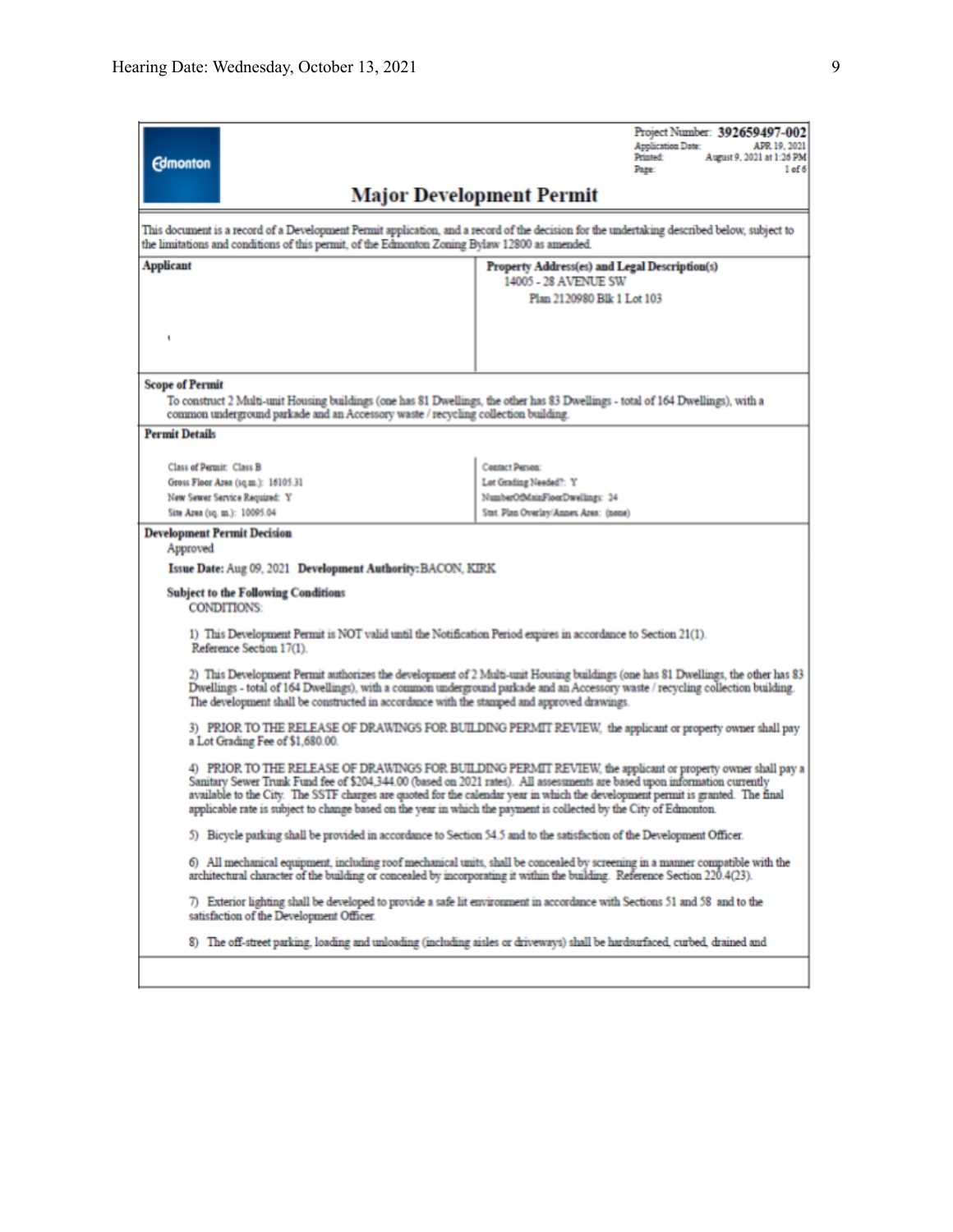| <b>Edmonton</b> |                                                                                                                                                                                                                                                                                                                                                                                                                                                                                                                                                      | <b>Application Date:</b><br>Printed:<br>Page: | Project Number: 392659497-002<br>APR 19, 2021<br>August 9, 2021 at 1:26 PM<br>2 <sub>of</sub> 6 |
|-----------------|------------------------------------------------------------------------------------------------------------------------------------------------------------------------------------------------------------------------------------------------------------------------------------------------------------------------------------------------------------------------------------------------------------------------------------------------------------------------------------------------------------------------------------------------------|-----------------------------------------------|-------------------------------------------------------------------------------------------------|
|                 | <b>Major Development Permit</b>                                                                                                                                                                                                                                                                                                                                                                                                                                                                                                                      |                                               |                                                                                                 |
|                 | maintained in accordance to Section 54.4(6).                                                                                                                                                                                                                                                                                                                                                                                                                                                                                                         |                                               |                                                                                                 |
|                 | Transportation:<br>9) The site access to 28 Avenue is to be constructed as part of the 28 Avenue SW (141 Street to Chapelle Drive) arterial<br>construction and is included in a signed Arterial Roadway Servicing Agreement (SA500086). Engineering drawings have been<br>approved for this arterial roadway construction, including the construction of the right-in/right-out site access to 28 Avenue SW.<br>Any changes or modifications to the approved access require the review and approval of Subdivision and Development<br>Coordination. |                                               |                                                                                                 |
|                 | 10) Parallel parking is NOT permitted on the internal road system as the road width (carriageway) is less than 7.5m. Both sides of<br>the road must be signed "No Parking".                                                                                                                                                                                                                                                                                                                                                                          |                                               |                                                                                                 |
|                 | 11) There are existing boulevard trees adjacent to the site that must be protected during construction. At least 4 weeks prior to<br>construction, the owner/applicant must contact City Operations, Parks and Roads Services at citytrees@edmonton.ca to arrange for<br>hoarding and/or root cutting. All costs shall be borne by the owner/applicant.                                                                                                                                                                                              |                                               |                                                                                                 |
|                 | 12) All required landscaping for the development must be provided on-site.                                                                                                                                                                                                                                                                                                                                                                                                                                                                           |                                               |                                                                                                 |
|                 | 13) Any shared use path or boulevard damage occurring as a result of construction traffic must be restored to the satisfaction of<br>Development Inspections, as per Section 15.5(f) of the Zoning Bylaw. All expenses incurred for repair are to be borne by the owner.                                                                                                                                                                                                                                                                             |                                               |                                                                                                 |
| Epcor Water:    | 14) Completion of the water infrastructure under 28 Avenue SW - 141 Street SW to Chappelle Drive (LDA15-0091) is required<br>prior to or concurrent with the proposed development to ensure availability of the essential water main feeds.                                                                                                                                                                                                                                                                                                          |                                               |                                                                                                 |
|                 | Landscaping:<br>15) PRIOR TO THE RELEASE OF DRAWINGS FOR BUILDING PERMIT REVIEW, the applicant or property owner shall pay<br>a Development Permit Inspection Fee of \$528.00 (this can be paid by phone with a credit card - 780-442-5054).                                                                                                                                                                                                                                                                                                         |                                               |                                                                                                 |
|                 | 16) Landscaping shall be in accordance with the approved Landscape Plan, and Section 55 of the Zoning Bylaw, to the satisfaction<br>of the Development Officer.                                                                                                                                                                                                                                                                                                                                                                                      |                                               |                                                                                                 |
| installed.      | 17) Any changes to an approved Landscape Plan require the approval of the Development Officer prior to the Landscaping being                                                                                                                                                                                                                                                                                                                                                                                                                         |                                               |                                                                                                 |
| Officer.        | 18) Landscaping shall be installed within 18 months of receiving the Final Occupancy Permit. Landscaping shall be maintained in<br>a healthy condition for a minimum of 24 months after the landscaping has been installed, to the satisfaction of the Development                                                                                                                                                                                                                                                                                   |                                               |                                                                                                 |
|                 | 19) A Landscape Security shall be provided to the City of Edmonton at the time of initial Landscape Inspection, to the satisfaction<br>of the Development Officer. The initial Landscape Inspection shall be requested within 14 days of the Landscape installation being<br>completed (www.edmonton.ca/landscapeinspectionrequest).                                                                                                                                                                                                                 |                                               |                                                                                                 |
|                 | 20) Upon determination that landscaping has been installed in compliance with the approved Landscape Plan, 20% of the full<br>Landscape Security value as determined by the Development Officer shall be collected. The Landscape Security shall be retained<br>for a period of 24 months from the date of the mitial Landscape Inspection.                                                                                                                                                                                                          |                                               |                                                                                                 |
|                 | 21) Sites that are not completed or are not compliant with approved Landscape Plans at the initial Landscape Inspection shall, in<br>addition, be required to submit a Security for incomplete work; up to the full value of the Landscape Security, as determined by the<br>Development Officer.                                                                                                                                                                                                                                                    |                                               |                                                                                                 |
|                 |                                                                                                                                                                                                                                                                                                                                                                                                                                                                                                                                                      |                                               |                                                                                                 |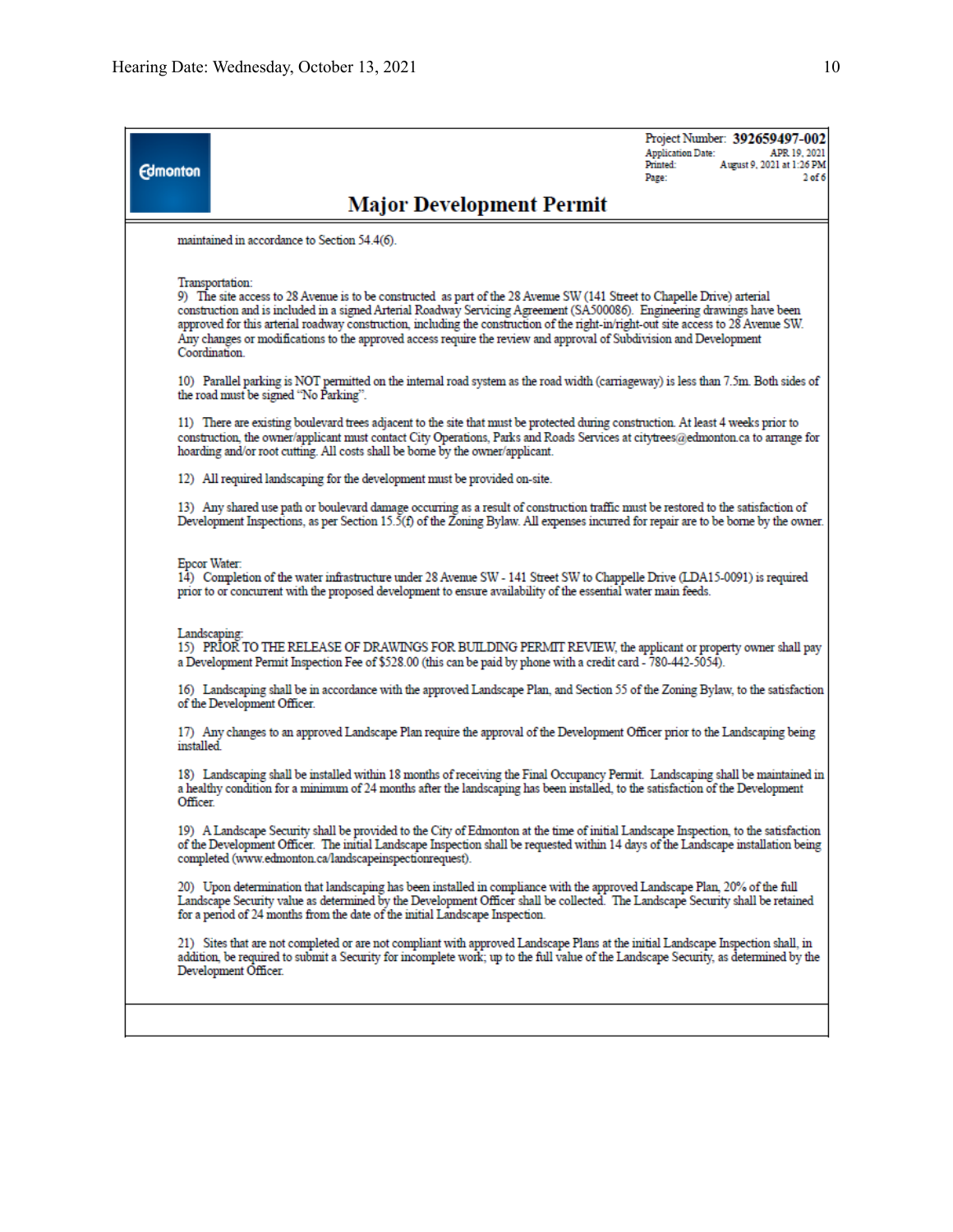| <b>Edmonton</b> |                                                                                                                                                                                                                                                                                                                                                                                                                                                                                                                                                                                                 | Project Number: 392659497-002<br><b>Application Date:</b><br>APR 19, 2021<br>August 9, 2021 at 1:26 PM<br>Printed:<br>$3$ of $6$<br>Page: |  |  |  |  |
|-----------------|-------------------------------------------------------------------------------------------------------------------------------------------------------------------------------------------------------------------------------------------------------------------------------------------------------------------------------------------------------------------------------------------------------------------------------------------------------------------------------------------------------------------------------------------------------------------------------------------------|-------------------------------------------------------------------------------------------------------------------------------------------|--|--|--|--|
|                 | <b>Major Development Permit</b>                                                                                                                                                                                                                                                                                                                                                                                                                                                                                                                                                                 |                                                                                                                                           |  |  |  |  |
|                 | <b>Subject to the Following Advisements</b><br>ADVISEMENTS:<br>1) Signs require separate Development Applications.                                                                                                                                                                                                                                                                                                                                                                                                                                                                              |                                                                                                                                           |  |  |  |  |
|                 | 2) An approved Development Permit means that the proposed development has been reviewed only against the provisions of the<br>Edmonton Zoning Bylaw. It does not remove obligations to conform with other legislation, bylaws or land title instruments such as<br>the Municipal Government Act, the ERCB Directive 079, the Edmonton Safety Codes Permit Bylaw or any caveats, covenants or<br>easements that might be attached to the Site.                                                                                                                                                   |                                                                                                                                           |  |  |  |  |
|                 | 3) A Building Permit is Required for any construction or change in use of a building. For a building permit, and prior to the Plans<br>Examination review, you require construction drawings and the payment of fees. Please contact the 311 Call Centre for further<br>information.                                                                                                                                                                                                                                                                                                            |                                                                                                                                           |  |  |  |  |
|                 | Transportation:<br>4) It is recommended that any proposed retaining walls bordering the underground parkade ramp not exceed a height of 0.3m for a<br>distance of 3m from the main drive aisle to allow for adequate sight lines for vehicles exiting the parkade.                                                                                                                                                                                                                                                                                                                              |                                                                                                                                           |  |  |  |  |
|                 | 5) With future development of the northwest portion of the site, a connection must be constructed to allow vehicles to make any<br>required deliveries. Vehicles are not permitted to stop along 141 Street or 28 Avenue SW to make deliveries.                                                                                                                                                                                                                                                                                                                                                 |                                                                                                                                           |  |  |  |  |
|                 | 6) All on-site pedestrian crossings should have pavement markings and pedestrian signage.                                                                                                                                                                                                                                                                                                                                                                                                                                                                                                       |                                                                                                                                           |  |  |  |  |
|                 | 7) The proposed connector sidewalk from the north property line of the subject site to tie into the City shared use path on the south<br>side of 28 Avenue SW, is acceptable to Subdivision Planning. The proposed connector sidewalk from the west property line of the<br>subject site to tie into the City shared use path on the east side of 141 Street is acceptable to Subdivision Planning provided that the<br>applicant confirms there are no restrictions for locating the sidewalk within the easement area.                                                                        |                                                                                                                                           |  |  |  |  |
|                 | 8) Residential Sales Trailers require a separate development permit. Construction trailers must be located on private property or<br>within the hoarded area.                                                                                                                                                                                                                                                                                                                                                                                                                                   |                                                                                                                                           |  |  |  |  |
|                 | 9) There may be utilities within the road right-of-way not specified that must be considered during construction. The<br>owner/applicant is responsible for the location of all underground and above ground utilities and maintaining required clearances as<br>specified by the utility companies. Alberta One-Call (1-800-242-3447) and Shaw Cable (1-866-344-7429; www.digshaw.ca) should<br>be contacted at least two weeks prior to the work beginning to have utilities located. Any costs associated with relocations and/or<br>removal shall be at the expense of the owner/applicant. |                                                                                                                                           |  |  |  |  |
| include:        | 10) Any hoarding or construction taking place on road right-of-way requires an OSCAM (On-Street Construction and<br>Maintenance) permit. OSCAM permit applications require Transportation Management Plan (TMP) information. The TMP must                                                                                                                                                                                                                                                                                                                                                       |                                                                                                                                           |  |  |  |  |
| online at:      | start/finish date of project;<br>the accommodation of pedestrians and vehicles during construction;<br>confirmation of lay down area within legal road right of way if required;<br>and to confirm if crossing the sidewalk and/or boulevard is required to temporarily access the site.<br>It should be noted that the hoarding must not damage boulevard trees. The owner or Prime Contractor must apply for an OSCAM                                                                                                                                                                         |                                                                                                                                           |  |  |  |  |
|                 | https://www.edmonton.ca/business_economy/oscam-permit-request.aspx                                                                                                                                                                                                                                                                                                                                                                                                                                                                                                                              |                                                                                                                                           |  |  |  |  |
| Epcor Water:    | 11) Any party proposing construction involving ground disturbance to a depth exceeding 2m within 5m of the boundary of lands<br>or rights-of-way (ROW) containing EPCOR Water facilities is required to enter into a Facility Proximity Agreement with EWSI,<br>prior to performing the ground disturbance. Additional information and requirements can be found in the City of Edmonton Bylaw<br>17698 (EPCOR Water Services and Wastewater Treatment). The process can take up to 4 weeks. More information can be requested                                                                  |                                                                                                                                           |  |  |  |  |
|                 |                                                                                                                                                                                                                                                                                                                                                                                                                                                                                                                                                                                                 |                                                                                                                                           |  |  |  |  |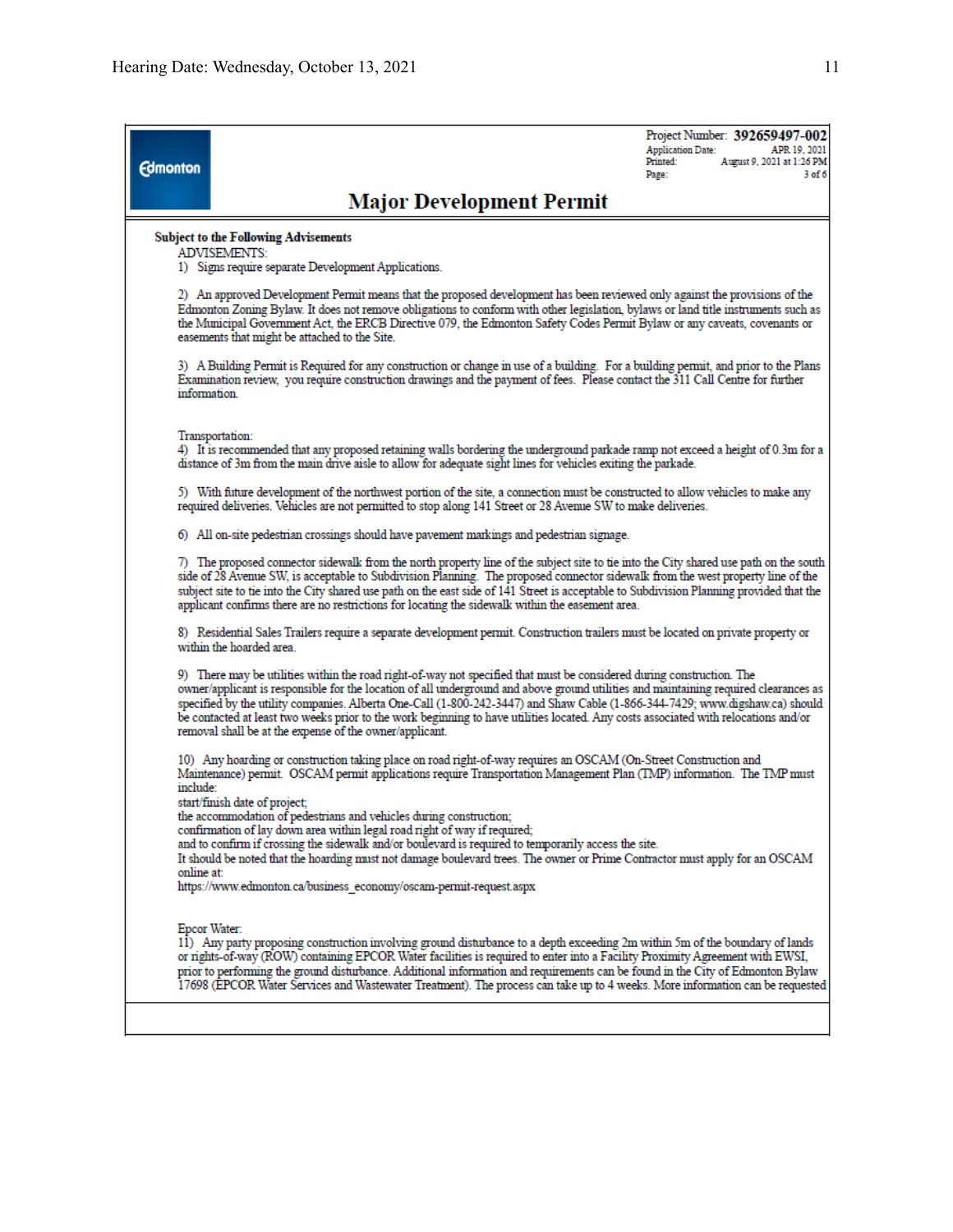**Edmonton** 

Project Number: 392659497-002 **Application Date:** APR 19, 2021 August 9, 2021 at 1:26 PM Printed: Page: 4 of 6

## **Major Development Permit**

by contacting waterlandadmin@epcor.com.

12) The site is to be serviced by a proposed 250mm PVC service located approximately 6.0m west of the east property line of Lot 103 off of a proposed 250mm water main on 28 Avenue SW all to be constructed under 28 Avenue SW - 141 Street SW to Chappelle Drive (LDA15-0091).

1a. According to our records, the 28 Avenue SW - 141 Street SW to Chappelle Drive (LDA15-0091) project is currently under construction.

1b. The applicant is to contact EPCOR's Water Meter Inspector at 780-412-4000 a minimum of four weeks prior to commencing any work on the site including demolition, excavation or grading for direction on the correct process to follow to have the service isolated and meter removed.

13) EPCOR Water Services Inc. does not review on-site servicing. It is the applicant's responsibility to obtain the services of a professional to complete on-site water distribution design.

14) For information on service abandonments and the provisioning of a new water service contact EPCOR Infill Water and Sewer Servicing (IWASS) at wass.drainage@epcor.com or at 780-496-5444.

15) The applicant must submit bacteriological test results to EPCOR Water Dispatch and must have a water serviceman turn on the valve. Contact EPCOR Water Dispatch at 780-412-4500 for more information on how to provide the Dispatch can provide information on the tie-in and commissioning procedure.

16) The depth of the site means that on-street fire protection will be unable to provide coverage over the complete site area. The applicant is advised to contact Fire Rescue Services for additional on-site fire protection requirements.

17) No contractor or private developer may operate any EPCOR valves and only an EPCOR employee or EPCOR authorized agent can remove, operate or maintain EPCOR infrastructure.

Fire Rescue Services:

18) Prior to the commencement of construction, alteration or demolition operations, a fire safety plan, accepted in writing by the fire department and the authority having jurisdiction, shall be prepared for the site.

Construction Site Fire Safety Plan Template

https://www.edmonton.ca/programs services/fire rescue/fire-safety-planning-for-const.aspx

A formal submission of your Fire Safety Plan will be required for a Building Permit to be issued (please do not forward your Fire Safety Plan at this time).

If you have any questions please contact Technical Services at cmsfpts@edmonton.ca. Reference: NFC(2019-AE) 5.6.1.3. Fire Safety Plan

19) Ensure that the hydrant(s) servicing the site are fully functional prior to construction and remain accessible and unobstructed during construction.

Reference: NFC(2019-AE) 5.6.3.6. Hydrant Access

1) Hydrants on construction, alteration, or demolition site shall

a) be clearly marked with a sign,

b) be accessible, and

c) have an unobstructed clearance of not less than 2 m at all times.

20) Ensure Emergency Access Routes are designed in accordance with the National Building Code -2019 Alberta Edition and the City of Edmonton's Complete Street Design and Construction Standards. Complete Streets Design and Construction Standards https://www.edmonton.ca/city\_government/city\_vision\_and\_strategic\_plan/complete-streets.aspx<br>Reference: NBC(2019-AE) 3.2.5.6. Access Route Design

1) A portion of a roadway or yard provided as a required access route for fire department use shall

a) have a clear width not less than 6 m, unless it can be shown that lesser widths are satisfactory

b) have a centreline radius not less than 12m.

c) have an overhead clearance not less than 5 m,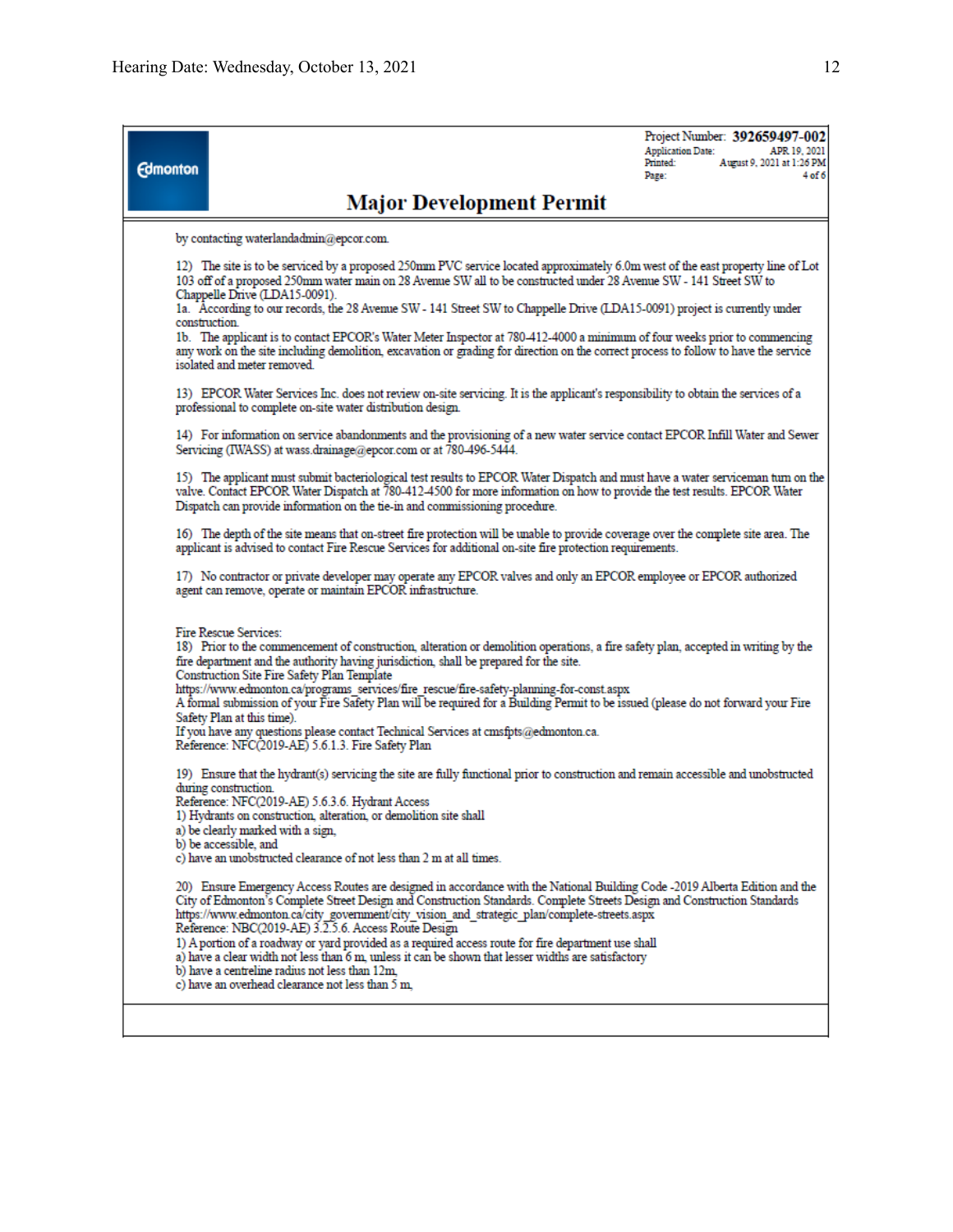| <b>Edmonton</b>                                                                                                                                                                                                                                                                                                                                                                                                                                                                                                                                                                                                                                                                                                                                                                                                                                                                                                                                                                   | <b>Major Development Permit</b>                                                                                                                                                                                                                                                                                                                                                                                                                                                                                                                                                                                                                                                                                | <b>Application Date:</b><br>Printed:<br>Page: | Project Number: 392659497-002<br>APR 19, 2021<br>August 9, 2021 at 1:26 PM<br>5 <sub>of</sub> 6 |  |  |
|-----------------------------------------------------------------------------------------------------------------------------------------------------------------------------------------------------------------------------------------------------------------------------------------------------------------------------------------------------------------------------------------------------------------------------------------------------------------------------------------------------------------------------------------------------------------------------------------------------------------------------------------------------------------------------------------------------------------------------------------------------------------------------------------------------------------------------------------------------------------------------------------------------------------------------------------------------------------------------------|----------------------------------------------------------------------------------------------------------------------------------------------------------------------------------------------------------------------------------------------------------------------------------------------------------------------------------------------------------------------------------------------------------------------------------------------------------------------------------------------------------------------------------------------------------------------------------------------------------------------------------------------------------------------------------------------------------------|-----------------------------------------------|-------------------------------------------------------------------------------------------------|--|--|
|                                                                                                                                                                                                                                                                                                                                                                                                                                                                                                                                                                                                                                                                                                                                                                                                                                                                                                                                                                                   | d) have a change of gradient not more than 1 in 12.5 over a minimum distance of 15m.<br>e) be designed to support the expected loads imposed by firefighting equipment and be surfaced with concrete, asphalt or other<br>material designed to permit accessibility under all climatic conditions,<br>f) have turnaround facilities for any dead-end portion of the access route more than 90 m long, and<br>g) be connected with a public thoroughfare                                                                                                                                                                                                                                                        |                                               |                                                                                                 |  |  |
|                                                                                                                                                                                                                                                                                                                                                                                                                                                                                                                                                                                                                                                                                                                                                                                                                                                                                                                                                                                   | 21. Ensure that the building's Sprinkler Fire Department Connection is located in accordance with NBC(2019-AE) 3.2.5.15, and<br>that the travel distance (not radius) from Fire Department Connection to fire hydrant does not exceed 45m.<br>Reference: NBC(2019-AE) 3.2.5.15. Fire Department Connections<br>2) The fire department connection for an automatic sprinkler system shall be located so that the distance from the fire department<br>connection to a hydrant is not more than 45 m and is unobstructed.<br>3) The fire department connection referred to in Sentences (1) and (2) shall be located no closer than 3 m and no further than 15 m<br>from the principal entrance to the building. |                                               |                                                                                                 |  |  |
|                                                                                                                                                                                                                                                                                                                                                                                                                                                                                                                                                                                                                                                                                                                                                                                                                                                                                                                                                                                   | 22) Ensure that the Fire Alarm Annunciator panel is located in close proximity to the building entrance that faces a street or<br>emergency access route.<br>Reference: NBC(2019-AE) 3.2.4.8 Annunciator and Zone Indication<br>1) The Fire Alarm Annunciator Panel shall be installed in close proximity to a building entrance that faces a street or an access route<br>for fire department vehicles.                                                                                                                                                                                                                                                                                                       |                                               |                                                                                                 |  |  |
| 23) To meet the requirements of the National Fire Code — 2019 Alberta Edition, Sentence 5.6.1.2.(1), protection of adjacent<br>properties during construction must be considered.<br>https://www.edmonton.ca/programs_services/fire_rescue/fire-safety-planning-for-const<br>Reference: NFC(2019-AE) 5.6.1.2 Protection of Adjacent Building<br>1) Protection shall be provided for adjacent buildings or facilities that would be exposed to fire originating from buildings, parts of<br>buildings, facilities and associated areas undergoing construction, alteration or demolition operations<br>Reference: Protection of Adjacent Building-STANDATA - Joint fire/building code interpretation:<br>Protection of Adjacent Buildings During Construction and Demolition<br>https://open.alberta.ca/dataset/4ac126d2-ccb2-455d-b215-7bcb75827924/resource/27dc6f1b-2bbe-451b-8a3f-<br>618013413608/download/ma-standata-interpretation-fire-building-19-fci-005-19-bci-016.pdf |                                                                                                                                                                                                                                                                                                                                                                                                                                                                                                                                                                                                                                                                                                                |                                               |                                                                                                 |  |  |
|                                                                                                                                                                                                                                                                                                                                                                                                                                                                                                                                                                                                                                                                                                                                                                                                                                                                                                                                                                                   | Waste Management:<br>24) This is a residential property and therefore falls under the City of Edmonton bylaw 18590, requiring the waste and recycle<br>services are provided by the City of Edmonton.                                                                                                                                                                                                                                                                                                                                                                                                                                                                                                          |                                               |                                                                                                 |  |  |
|                                                                                                                                                                                                                                                                                                                                                                                                                                                                                                                                                                                                                                                                                                                                                                                                                                                                                                                                                                                   | 25) This site with 164 units would receive approximately 41 cubic yards of garbage service and 20.5 cubic yards of recycle service<br>per week for the residential units.<br>26) The waste storage enclosure needs to be adequately sized for the approx. five 4 cubic yard wheeled garbage bins and two 4<br>cubic yard wheeled recycle bins required to service the residential units. The frequency for pickup with these amounts of bins<br>would be 2 times per week for garbage and 3 times per week for recycle.                                                                                                                                                                                        |                                               |                                                                                                 |  |  |
|                                                                                                                                                                                                                                                                                                                                                                                                                                                                                                                                                                                                                                                                                                                                                                                                                                                                                                                                                                                   | 27) Waste Services is strongly encouraging the implementation of the third stream of collection which is organics. The<br>implementation of this stream is ongoing but it is better to plan for this at this stage rather than the need to retrofit the building.                                                                                                                                                                                                                                                                                                                                                                                                                                              |                                               |                                                                                                 |  |  |
| <b>Variances</b>                                                                                                                                                                                                                                                                                                                                                                                                                                                                                                                                                                                                                                                                                                                                                                                                                                                                                                                                                                  | 1) Location of parking spaces - 4 onsite vehicular parking spaces are located between east building and 28 Avenue SW instead of<br>being located to the rear or sides of the building (Section 220.4.8).                                                                                                                                                                                                                                                                                                                                                                                                                                                                                                       |                                               |                                                                                                 |  |  |
|                                                                                                                                                                                                                                                                                                                                                                                                                                                                                                                                                                                                                                                                                                                                                                                                                                                                                                                                                                                   | 2) Building entrance orientation - the main building entrance to the east building is oriented toward the onsite parking area instead<br>of being oriented toward 28 Avenue SW. (Sections 220.4.13 and 220.7.1).                                                                                                                                                                                                                                                                                                                                                                                                                                                                                               |                                               |                                                                                                 |  |  |
|                                                                                                                                                                                                                                                                                                                                                                                                                                                                                                                                                                                                                                                                                                                                                                                                                                                                                                                                                                                   |                                                                                                                                                                                                                                                                                                                                                                                                                                                                                                                                                                                                                                                                                                                |                                               |                                                                                                 |  |  |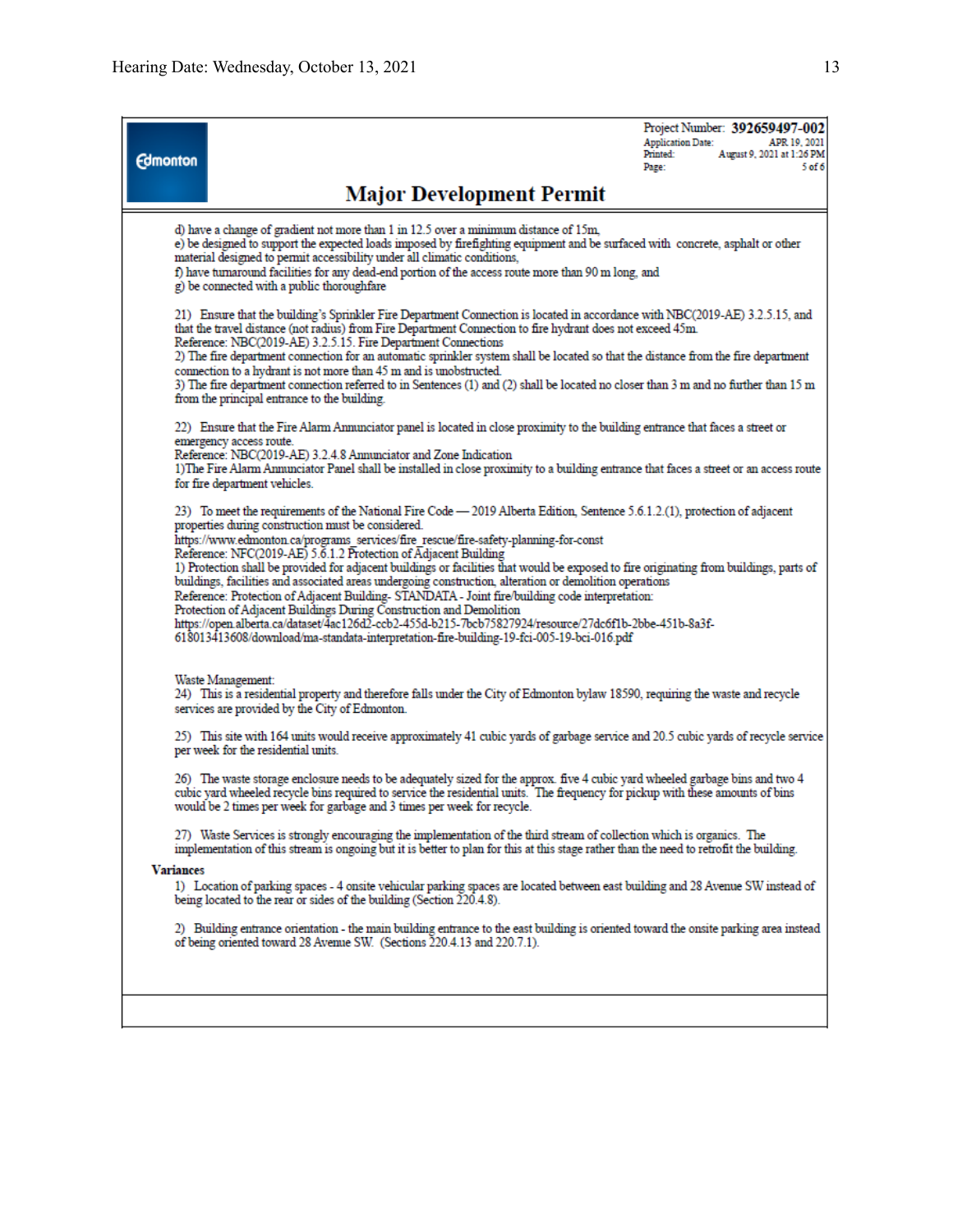| <b>Edmonton</b>                                                                                                                                                                                                            |                                              |                                               |                                  | <b>Application Date:</b><br>Printed:<br>Page:    | Project Number: 392659497-002<br>APR 19, 2021<br>August 9, 2021 at 1:26 PM<br>6 <sub>of</sub> 6 |  |
|----------------------------------------------------------------------------------------------------------------------------------------------------------------------------------------------------------------------------|----------------------------------------------|-----------------------------------------------|----------------------------------|--------------------------------------------------|-------------------------------------------------------------------------------------------------|--|
|                                                                                                                                                                                                                            |                                              | <b>Major Development Permit</b>               |                                  |                                                  |                                                                                                 |  |
| <b>Rights of Appeal</b><br>This approval is subject to the right of appeal to the Subdivision and Development Appeal Board (SDAB) as outlined in Chapter<br>M-26, Section 683 through 689 of the Municipal Government Act. |                                              |                                               |                                  |                                                  |                                                                                                 |  |
| Notice Period Begins: Aug 17, 2021                                                                                                                                                                                         |                                              | Ends: Sep 07, 2021                            |                                  |                                                  |                                                                                                 |  |
| Fees                                                                                                                                                                                                                       |                                              |                                               |                                  |                                                  |                                                                                                 |  |
| Major Dev. Application Fee<br>Dev. Application Fee # of dwelling<br>units                                                                                                                                                  | <b>Fee Amount</b><br>\$864.00<br>\$12,320.00 | <b>Amount Paid</b><br>\$864.00<br>\$12,320.00 | Receipt#<br>07005508<br>07005508 | <b>Date Paid</b><br>May 07, 2021<br>May 07, 2021 |                                                                                                 |  |
| Lot Grading Fee<br>Development Permit Inspection Fee<br>Sanitary Sewer Trunk Fund 2012+                                                                                                                                    | \$1,680.00<br>\$528.00<br>\$204,344.00       |                                               |                                  |                                                  |                                                                                                 |  |
| <b>Total GST Amount:</b><br><b>Totals for Permit:</b><br>(\$206,552.00 outstanding)                                                                                                                                        | \$0.00<br>\$219,736.00                       | \$13,184.00                                   |                                  |                                                  |                                                                                                 |  |
|                                                                                                                                                                                                                            |                                              |                                               |                                  |                                                  |                                                                                                 |  |
|                                                                                                                                                                                                                            |                                              |                                               |                                  |                                                  |                                                                                                 |  |
|                                                                                                                                                                                                                            |                                              |                                               |                                  |                                                  |                                                                                                 |  |
|                                                                                                                                                                                                                            |                                              |                                               |                                  |                                                  |                                                                                                 |  |
|                                                                                                                                                                                                                            |                                              |                                               |                                  |                                                  |                                                                                                 |  |
|                                                                                                                                                                                                                            |                                              |                                               |                                  |                                                  |                                                                                                 |  |
|                                                                                                                                                                                                                            |                                              |                                               |                                  |                                                  |                                                                                                 |  |
|                                                                                                                                                                                                                            |                                              |                                               |                                  |                                                  |                                                                                                 |  |
|                                                                                                                                                                                                                            |                                              |                                               |                                  |                                                  |                                                                                                 |  |
|                                                                                                                                                                                                                            |                                              |                                               |                                  |                                                  |                                                                                                 |  |
|                                                                                                                                                                                                                            |                                              |                                               |                                  |                                                  |                                                                                                 |  |
|                                                                                                                                                                                                                            |                                              |                                               |                                  |                                                  |                                                                                                 |  |
|                                                                                                                                                                                                                            |                                              |                                               |                                  |                                                  |                                                                                                 |  |
|                                                                                                                                                                                                                            |                                              |                                               |                                  |                                                  |                                                                                                 |  |
|                                                                                                                                                                                                                            |                                              |                                               |                                  |                                                  |                                                                                                 |  |
|                                                                                                                                                                                                                            |                                              |                                               |                                  |                                                  |                                                                                                 |  |
|                                                                                                                                                                                                                            |                                              |                                               |                                  |                                                  |                                                                                                 |  |